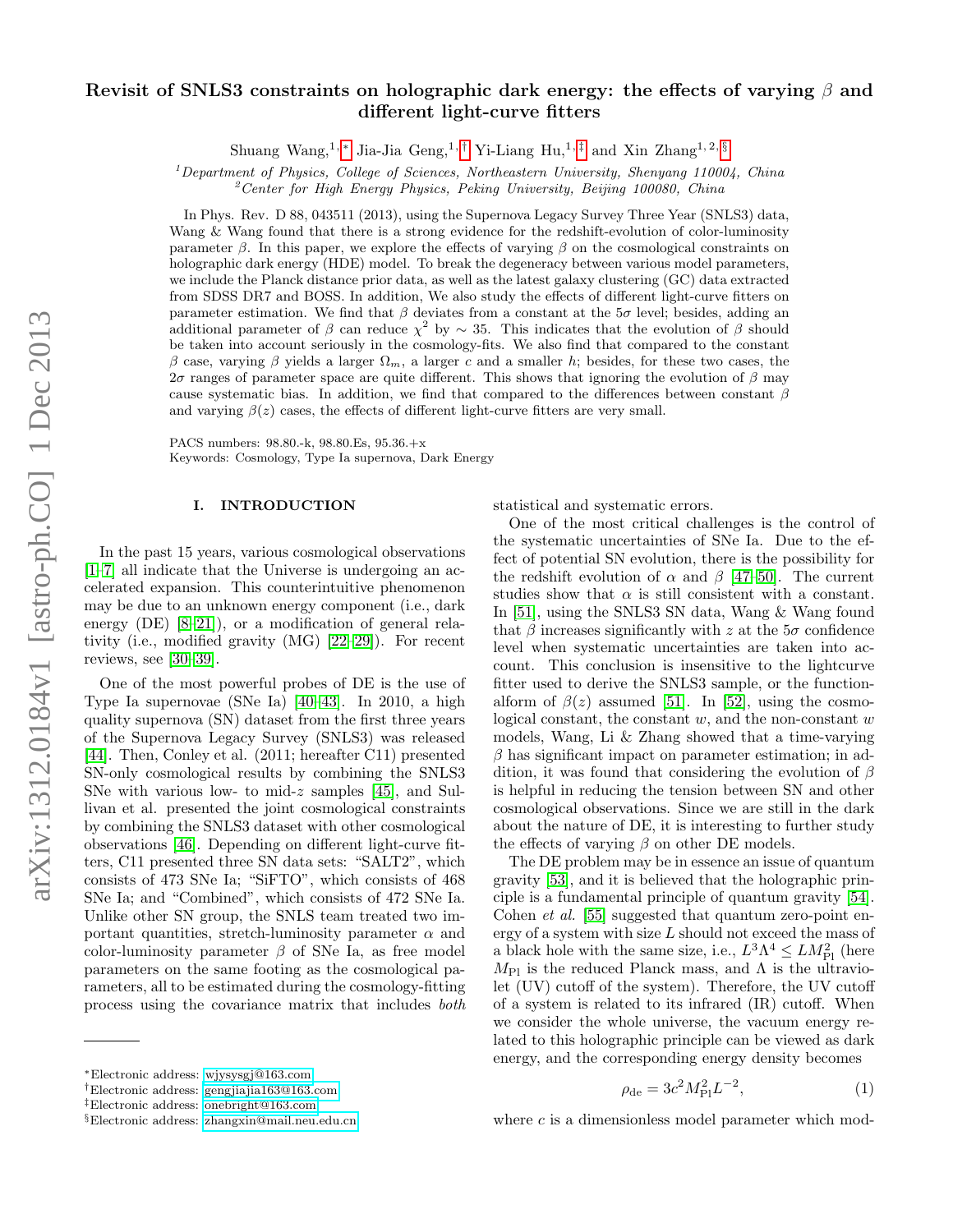ulates the DE density [\[56\]](#page-8-17). In [\[56\]](#page-8-17), Li suggested that the IR length-scale cutoff should be chosen as the size of the future event horizon of the universe,  $R_{eh}(t)$  =  $a(t) \int_t^{+\infty} dt'/a(t')$ . More generically, when we also consider the spatial curvature in a universe, the IR length cut-off L takes the form

$$
L = ar(t),\tag{2}
$$

where

$$
r(t) = \frac{1}{\sqrt{k}} \sinh\left(\sqrt{k} \int_{t}^{+\infty} \frac{dt'}{a(t')}\right),\tag{3}
$$

with  $\sinh(x) = \sin(x)$ , x, and  $\sinh(x)$  for  $k > 0$ ,  $k =$ 0, and  $k < 0$ , respectively. This leads to the following equation of state (EOS) of DE,

<span id="page-1-0"></span>
$$
w_{\rm de}(z) = -\frac{1}{3} - \frac{2}{3} \sqrt{\frac{\Omega_{\rm de}(z)}{c^2} + \Omega_k(z)},\tag{4}
$$

which can yield an accelerated expanding universe. In Eq. [\(4\)](#page-1-0), the function  $\Omega_{de}(z)$  is determined by the following coupled differential equation system [\[57\]](#page-8-18)

$$
\frac{1}{E}\frac{dE}{dz} = -\frac{\Omega_{de}}{1+z} \left( \frac{\Omega_k - \Omega_r - 3}{2\Omega_{de}} + \frac{1}{2} + \sqrt{\frac{\Omega_{de}}{c^2} + \Omega_k} \right),\tag{5}
$$

$$
\frac{d\Omega_{de}}{dz} = -\frac{2\Omega_{de}(1 - \Omega_{de})}{1 + z} \left( \sqrt{\frac{\Omega_{de}}{c^2} + \Omega_k} + \frac{1}{2} - \frac{\Omega_k - \Omega_r}{2(1 - \Omega_{de})} \right)
$$
\n(6)

where  $E(z) \equiv H(z)/H_0$  is the dimensionless Hubble expansion rate,  $\Omega_k(z) = \Omega_{k0}(1+z)^2/E(z)^2$ , and  $\Omega_r(z) =$  $\Omega_{r0}(1+z)^4/E(z)^2$ . In addition,  $\Omega_{r0} = \Omega_{m0}/(1+z_{\text{eq}})$ , and  $z_{\text{eq}} = 2.5 \times 10^4 \Omega_{m0} h^2 (T_{\text{cmb}}/2.7 \text{ K})^{-4}$  (here we take  $T_{\rm cmb} = 2.7255 \,\mathrm{K}$ . The initial conditions are  $E(0) = 1$ and  $\Omega_{de}(0) = 1 - \Omega_{m0} - \Omega_{k0} - \Omega_{r0}$ .

The holographic dark energy (HDE) model described above is a physically plausible dark energy candidate. It has been widely studied both theoretically [\[58\]](#page-8-19) and observationally [\[59\]](#page-8-20). In this paper, we study the effects of varying  $\beta$  on the SNLS3 constraints of the HDE model. In addition, it is also very interesting to discuss the effects of different light-curve fitters on parameter estimation. To break the degeneracy between various model parameters, we also use the Planck distance prior data [\[60\]](#page-8-21), as well as the latest galaxy clustering (GC) data extracted from SDSS DR7 [\[61\]](#page-8-22) and BOSS [\[62\]](#page-8-23).

We describe our method in Sec. II, present our results in Sec. III, and conclude in Sec. IV. In this paper, we assume today's scale factor  $a_0 = 1$ , thus the redshift  $z =$  $a^{-1} - 1$ . The subscript "0" always indicates the present value of the corresponding quantity, and the natural unit is used.

### II. METHOD

### A. SN Ia Data

The comoving distance to an object at redshift  $z$  is given by

$$
r(z) = H_0^{-1} |\Omega_{k0}|^{-1/2} \sinh[|\Omega_{k0}|^{1/2} \Gamma(z)], \tag{7}
$$

where  $\Gamma(z) = \int_0^z \frac{dz'}{E(z')}$ , and  $\sinh(x) = \sin(x)$ , x,  $\sinh(x)$ for  $\Omega_{k0} < 0$ ,  $\Omega_{k0} = 0$ , and  $\Omega_{k0} > 0$  respectively.

SN Ia data give measurements of the luminosity distance  $d<sub>L</sub>(z)$  through that of the distance modulus of each SN:

$$
\mu_0 \equiv m - M = 5 \log \left[ \frac{d_L(z)}{\text{Mpc}} \right] + 25, \tag{8}
$$

where  $m$  and  $M$  represent the apparent and absolute magnitude of an SN. Moreover, the luminosity distance  $d_L(z) = (1 + z) r(z).$ 

Here we use the SNLS3 data set. As mentioned above, based on different light-curve fitters, three SN sets of SNLS3 are given, including "SALT2", "SiFTO", and "Combined". To perform a comparative study, all these three sets will be used in this paper.

, SN becomes In [\[51\]](#page-8-12), by considering three functional forms (linear case, quadratic case, and step function case), Wang & Wang showed that the evolutions of  $\alpha$  and  $\beta$  are insensitive to functional form of  $\alpha$  and  $\beta$  assumed. So in this paper, we just adopt a constant  $\alpha$  and a linear  $\beta(z) = \beta_0 + \beta_1 z$ . Now, the predicted magnitude of an

$$
m_{\text{mod}} = 5 \log_{10} \mathcal{D}_L(z|\mathbf{p}) - \alpha(s-1) + \beta(z)\mathcal{C} + \mathcal{M}, \quad (9)
$$

where  $\mathcal{D}_L(z|\mathbf{p})$  is the luminosity distance multiplied by  $H_0$  for a given set of cosmological parameters  $\{p\}, s$  is the stretch measure of the SN light curve shape, and  $\mathcal C$  is the color measure for the SN.  $M$  is a nuisance parameter representing some combination of the absolute magnitude of a fiducial SN,  $M$ , and the Hubble constant,  $H_0$ . Now we have

$$
\mathcal{D}_L(z|\mathbf{s}) \equiv H_0(1+z_{\text{hel}})r(z|\mathbf{s}),\tag{10}
$$

where  $z$  and  $z_\mathrm{hel}$  are the CMB restframe and heliocentric redshifts of SN.

For a set of  $N$  SNe with correlated errors, we have [\[45\]](#page-8-8)

$$
\chi^2 = \Delta \mathbf{m}^T \cdot \mathbf{C}^{-1} \cdot \Delta \mathbf{m} \tag{11}
$$

where  $\Delta m \equiv m_B - m_{mod}$  is a vector with N components,  $m_B$  is the rest-frame peak B-band magnitude of the SN, and C is the  $N \times N$  covariance matrix of the SN. Note that  $\Delta m$  is equivalent to  $\Delta \mu_0$ , since

$$
\Delta m \equiv m_B - m_{\text{mod}} = [m_B + \alpha(s - 1) - \beta(z)\mathcal{C}] - \mathcal{M}.
$$
\n(12)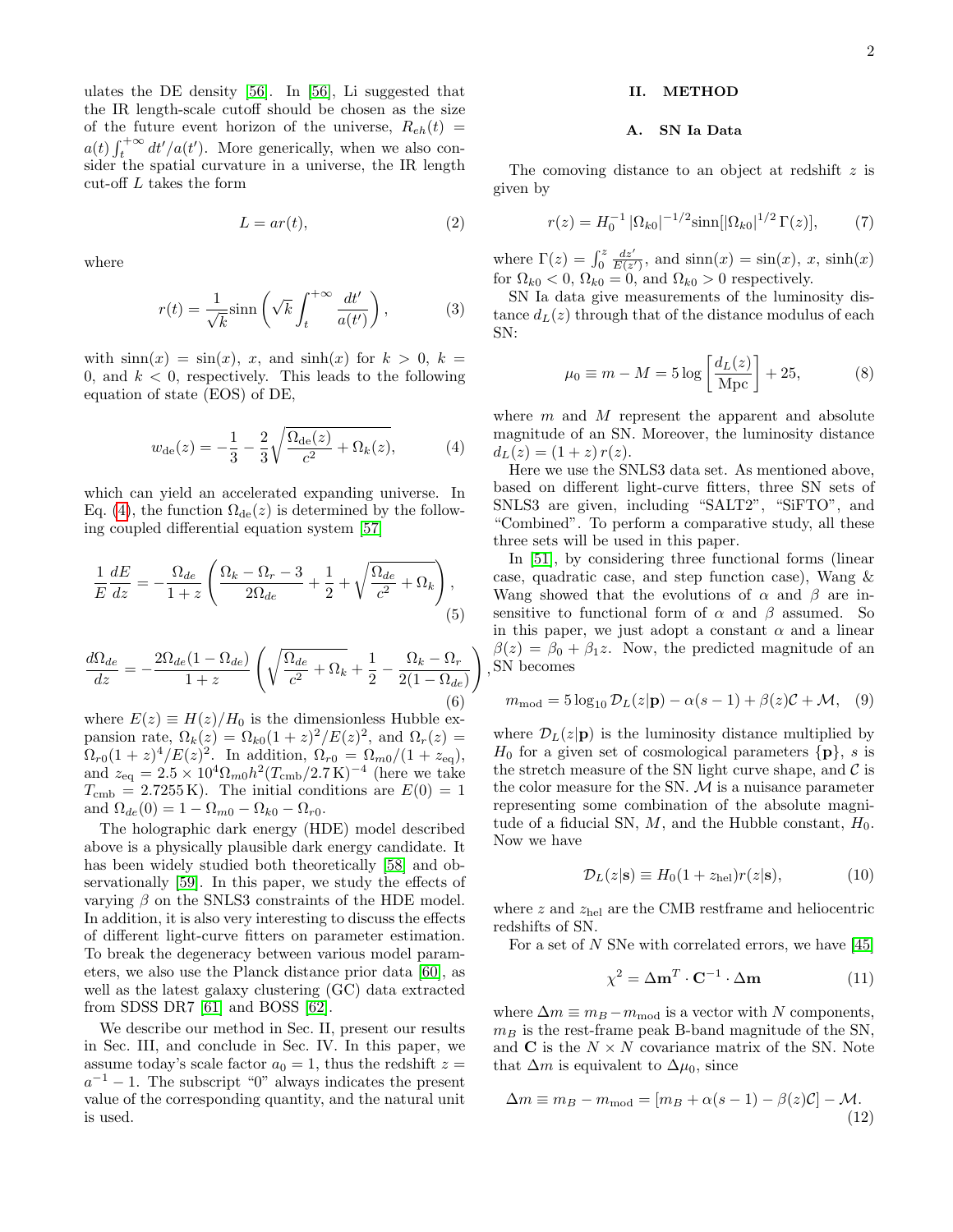The total covariance matrix is [\[45\]](#page-8-8)

$$
\mathbf{C} = \mathbf{D}_{\text{stat}} + \mathbf{C}_{\text{stat}} + \mathbf{C}_{\text{sys}},\tag{13}
$$

with the diagonal part of the statistical uncertainty given by  $|45|$ 

$$
\mathbf{D}_{\text{stat},ii} = \sigma_{m_B,i}^2 + \sigma_{\text{int}}^2 + \sigma_{\text{lensing}}^2 + \sigma_{\text{host correction}}^2 + \left[\frac{5(1+z_i)}{z_i(1+z_i/2)\ln 10}\right]^2 \sigma_{z,i}^2 + \alpha^2 \sigma_{s,i}^2 + \beta(z_i)^2 \sigma_{c,i}^2 + 2\alpha C_{m_B s,i} - 2\beta(z_i) C_{m_B c,i} - 2\alpha \beta(z_i) C_{s,c,i}, \qquad (14)
$$

where  $C_{mBS,i}$ ,  $C_{m_B\mathcal{C},i}$ , and  $C_{s\mathcal{C},i}$  are the covariances between  $m_B$ , s, and C for the *i*-th SN,  $\beta_i = \beta(z_i)$  are the values of  $\beta$  for the *i*-th SN. Note also that  $\sigma_{z,i}^2$  includes a peculiar velocity residual of 0.0005 (i.e., 150 km/s) added in quadrature [\[45\]](#page-8-8). Per C11, here we fix the intrinsic scatter  $\sigma_{int}$  to ensure that  $\chi^2/dof = 1$ . Varying  $\sigma_{int}$  could have a significant impact on parameter estimation, see [\[63\]](#page-8-24) for details.

We define  $V \equiv C_{stat} + C_{sys}$ , where  $C_{stat}$  and  $C_{sys}$ are the statistical and systematic covariance matrices, respectively. After treating  $\beta$  as a function of z, V is given in the form,

$$
\mathbf{V}_{ij} = V_{0,ij} + \alpha^2 V_{a,ij} + \beta_i \beta_j V_{b,ij}
$$
  
+ $\alpha V_{0a,ij} + \alpha V_{0a,ji}$   
- $\beta_j V_{0b,ij} - \beta_i V_{0b,ji}$   
- $\alpha \beta_j V_{ab,ij} - \alpha \beta_i V_{ab,ji}.$  (15)

It must be stressed that, while  $V_0$ ,  $V_a$ ,  $V_b$ , and  $V_{0a}$  are the same as the "normal" covariance matrices given by the SNLS data archive,  $V_{0b}$ , and  $V_{ab}$  are not the same as the ones given there. This is because the original matrices of SNLS3 are produced by assuming that  $\beta$  is constant. We have used the  $V_{0b}$  and  $V_{ab}$  matrices for the "Combined" set that are applicable when varying  $\beta(z)$  (A. Conley, private communication, 2013).

In [\[51\]](#page-8-12), it is found that the flux-averaging of SNe [\[64–](#page-8-25) [67\]](#page-8-26) may be helpful to reduce the impact of varying  $\beta$ . It should be mentioned that the results of flux-averaging depend on the choices of redshift cut off  $z_{cut}$ : β still increases with z when all the SNe are flux-averaged, and  $\beta$  is consistent with being a constant when only SNe at  $z \geq 0.04$  are flux-averaged [\[51\]](#page-8-12). Since the unknown systematic biases originate mostly from low z SNe, fluxaveraging all SNe should lead to the least biased results. This means that after applying the flux-averaging method, the problem of varying  $\beta$  is not completely solved. For simplicity, we do not use the flux-averaging method in this paper, and we will discuss the issue of flux-averaging in future work.

### B. CMB and GC data

For CMB data, we use the latest distance prior data extracted from Planck first data release [\[60\]](#page-8-21).

CMB can give us the comoving distance to the photondecoupling surface  $r(z_*)$ , and the comoving sound horizon at photon-decoupling epoch  $r_s(z_*)$ . In 2007, Wang & Mukherjee [\[68\]](#page-9-0) showed that the CMB shift parameters

$$
R \equiv \sqrt{\Omega_{m0} H_0^2} r(z_*),
$$
  
\n
$$
l_a \equiv \pi r(z_*) / r_s(z_*),
$$
\n(16)

together with  $\omega_b \equiv \Omega_b h^2$ , provide an efficient summary of CMB data as far as dark energy constraints go [\[69\]](#page-9-1).

The comoving sound horizon at redshift  $z$  is given by

<span id="page-2-1"></span>
$$
r_s(z) = \int_0^t \frac{c_s dt'}{a(t')} = cH_0^{-1} \int_z^\infty dz' \frac{c_s}{E(z')},
$$
  
=  $H_0^{-1} \int_0^a \frac{da'}{\sqrt{3(1 + R_b a')} a'^4 E^2(z')}$ , (17)

The sound speed is  $c_s = 1/\sqrt{3(1 + \overline{R_b} a)}$ , with  $\overline{R_b} a =$  $3\rho_b/(4\rho_\gamma)$ ,  $\overline{R_b} = 31500 \Omega_{b0} h^2 (T_{\rm cmb}/2.7 \,\rm K)^{-4}$ , and  $T_{\rm cmb} =$ 2.7255 K.

The redshift to the photon-decoupling surface,  $z_*$ , is given by the fitting formula [\[70\]](#page-9-2),

$$
z_* = 1048 \left[ 1 + 0.00124 (\Omega_{b0} h^2)^{-0.738} \right] \left[ 1 + g_1 (\Omega_{m0} h^2)^{g_2} \right],
$$
\n(18)

where

$$
g_1 = \frac{0.0783 \left(\Omega_{b0} h^2\right)^{-0.238}}{1 + 39.5 \left(\Omega_{b0} h^2\right)^{0.763}},\tag{19}
$$

$$
g_2 = \frac{0.560}{1 + 21.1 \left( \Omega_{b0} h^2 \right)^{1.81}}.
$$
 (20)

The redshift of the drag epoch,  $z_d$ , is well approximated by [\[71\]](#page-9-3)

<span id="page-2-2"></span>
$$
z_d = \frac{1291(\Omega_{m0}h^2)^{0.251}}{1 + 0.659(\Omega_{m0}h^2)^{0.828}} \left[1 + b_1(\Omega_{b0}h^2)^{b2}\right], \quad (21)
$$

where

$$
b_1 = 0.313(\Omega_{m0}h^2)^{-0.419} [1 + 0.607(\Omega_{m0}h^2)^{0.674}](22)
$$
  
\n
$$
b_2 = 0.238(\Omega_{m0}h^2)^{0.223}.
$$
\n(23)

Using the Planck+lensing+WP data, the mean values and covariance matrix of  $\{R, l_a, \omega_b\}$  are obtained [\[60\]](#page-8-21),

<span id="page-2-0"></span>
$$
\langle l_a \rangle = 301.57, \sigma(l_a) = 0.18,\langle R \rangle = 1.7407, \sigma(R) = 0.0094,\langle \omega_b \rangle = 0.02228, \sigma(\omega_b) = 0.00030.
$$
\n(24)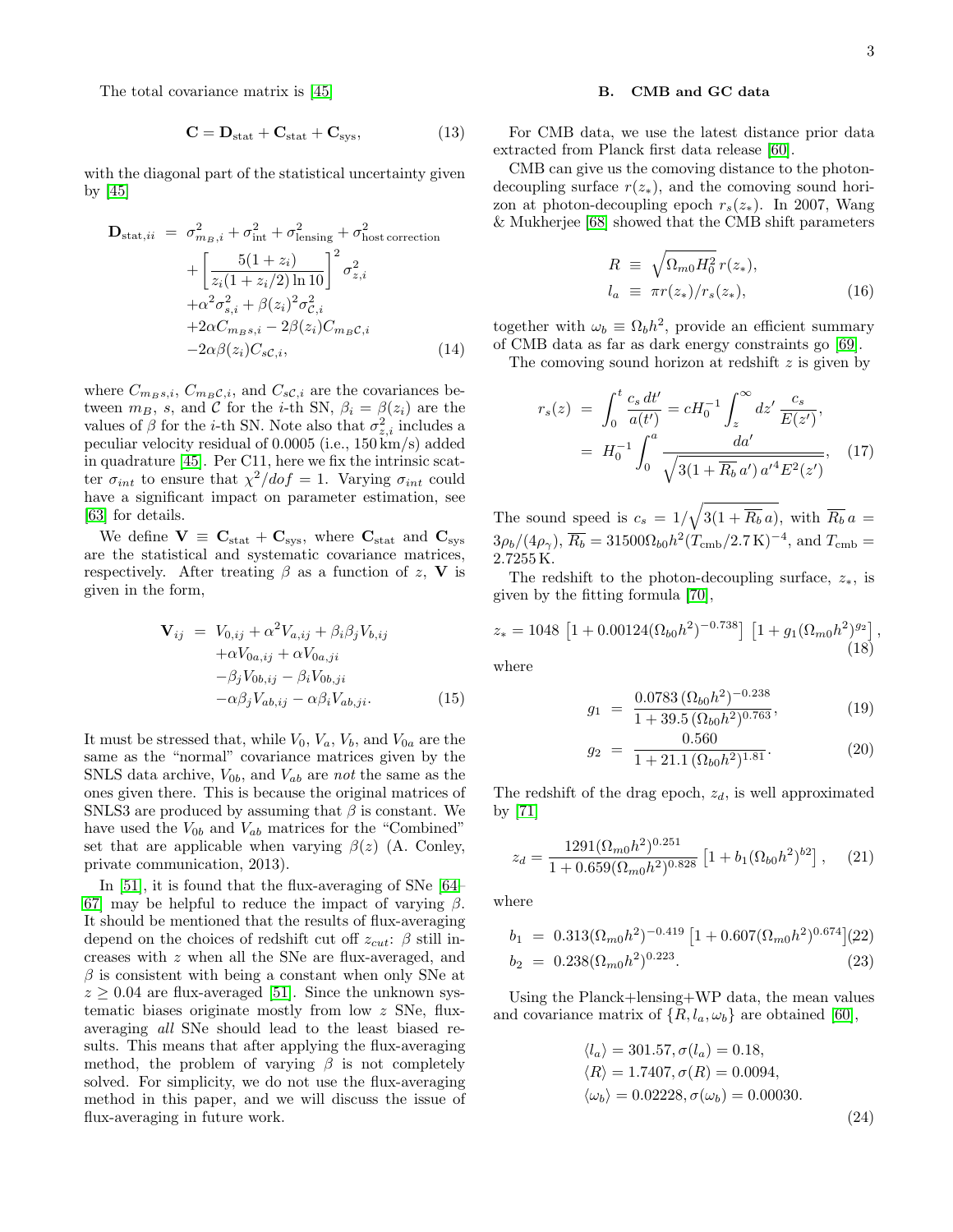The normalized covariance matrix of  $(l_a, R, \omega_b)$  is

<span id="page-3-0"></span>
$$
\left(\begin{array}{ccc} 1.0000 & 0.5250 & -0.4235 \\ 0.5250 & 1.0000 & -0.6925 \\ -0.4235 & -0.6925 & 1.0000 \end{array}\right).
$$
 (25)

Then, the covariance matrix for  $(l_a, R, \omega_b)$  is given by

<span id="page-3-1"></span>
$$
Cov_{CMB}(p_i, p_j) = \sigma(p_i) \sigma(p_j) NormCov_{CMB}(p_i, p_j),
$$
\n(26)

where  $i, j = 1, 2, 3$ . The rms variance  $\sigma(p_i)$  and the normalized covariance matrix  $NormCov_{CMB}$  are given by Eqs. $(24)$  and  $(25)$ .

CMB data are included in our analysis by adding the following term to the  $\chi^2$  of a given model with  $p_1 =$  $l_a(z_*), p_2 = R(z_*),$  and  $p_3 = \omega_b$ :

$$
\chi_{CMB}^2 = \Delta p_i \left[ \text{Cov}_{CMB}^{-1}(p_i, p_j) \right] \Delta p_j, \ \ \Delta p_i = p_i - p_i^{data}, \tag{27}
$$

where  $p_i^{data}$  are the mean from Eq.[\(24\)](#page-2-0), and  $Cov_{CMB}^{-1}$  is the inverse of the covariance matrix of  $[l_a(z_*), R(z_*), \omega_b]$ from Eq. $(26)$ .

For GC data, we use the measurements of  $H(z)r_s(z_d)$ and  $D_A(z)/r_s(z_d)$  (where  $H(z)$  is the Hubble parameter,  $D_A(z)$  is the angular diameter distance, and  $r_s(z_d)$ is the sound horizon at the drag epoch) from the twodimensional two-point correlation function measured at  $z = 0.35$  [\[61\]](#page-8-22) and  $z = 0.57$  [\[62\]](#page-8-23). The  $z = 0.35$  measurement was made by Chuang & Wang [\[61\]](#page-8-22) using a sample of the SDSS DR7 Luminous Red Galaxies (LRGs). The  $z = 0.57$  measurement was made by Chuang et al. [\[62\]](#page-8-23) using the CMASS galaxy sample from BOSS.

Using the two-dimensional two-point correlation function of SDSS DR7 in the scale range of  $40-120 \text{ Mpc}/h$ , Chuang  $&$  Wang  $(2012)$  [\[61\]](#page-8-22) found that

$$
H(z = 0.35)r_s(z_d) = 0.0434 \pm 0.0018,
$$
  
\n
$$
D_A(z = 0.35)/r_s(z_d) = 6.60 \pm 0.26,
$$
  
\n
$$
r = 0.0604,
$$
 (28)

where  $r$  is the normalized correlation coefficient between  $H(z = 0.35)r_s(z_d)$  and  $D_A(z = 0.35)/r_s(z_d)$ , and  $r_s(z_d)$ is the sound horizon at the drag epoch [given by Eqs.[\(17\)](#page-2-1) and [\(21\)](#page-2-2)].

In a similar analysis using the CMASS galaxy sample from BOSS, Chuang et al. found that [\[62\]](#page-8-23)

$$
H(z = 0.57)r_s(z_d) = 0.0454 \pm 0.0031,
$$
  
\n
$$
D_A(z = 0.57)/r_s(z_d) = 8.95 \pm 0.27,
$$
  
\n
$$
r = 0.4874.
$$
\n(29)

We marginalize over the growth rate measurement made by Chuang et al. [\[62\]](#page-8-23) for a conservative approach.

GC data are included in our analysis by adding  $\chi^2_{GC} =$  $\chi^2_{GCl} + \chi^2_{GCl}$ , with  $z_{GCl} = 0.35$  and  $z_{GCl} = 0.57$ , to the  $\chi^2$  of a given model. Note that

$$
\chi_{GCi}^2 = \Delta p_i \left[ C_{GC}^{-1}(p_i, p_j) \right] \Delta p_j, \ \ \Delta p_i = p_i - p_i^{data}, \ \ (30)
$$

where  $p_1 = H(z_{GCi})r_s(z_d)$  and  $p_2 = D_A(z_{GCi})/r_s(z_d)$ , with  $i = 1, 2$ .

<span id="page-3-2"></span>

|               | Parameter constant $\beta$ case linear $\beta(z)$ case |                                 |
|---------------|--------------------------------------------------------|---------------------------------|
| $\alpha$      | $1.448^{+0.0760}_{-0.127}$                             | $1.416^{+0.097}_{-0.095}$       |
| $\beta_0$     | $3.270^{+0.082}_{-0.109}$                              | $1.403_{-0.312}^{+0.359}$       |
| $\beta_1$     | N/A                                                    | $5.167^{+0.971}_{-0.967}$       |
| $\Omega_{m0}$ | $0.274^{+0.012}_{-0.016}$                              | $0.288^{+0.015}_{-0.013}$       |
| $\epsilon$    | $0.687^{+0.057}_{-0.068}$                              | $0.768^{+0.112}_{-0.068}$       |
| $\hbar$       | $0.715^{+0.021}_{-0.014}$                              | $0.698^{+0.017}_{-0.017}$       |
| $\omega_h$    | $0.02232_{-0.00030}^{+0.00025}$                        | $0.02230^{+0.00027}_{-0.00029}$ |
| $\Omega_{k0}$ | $0.0077^{+0.0039}_{-0.0040}$                           | $0.0099_{-0.0037}^{+0.0051}$    |
|               | 424.141                                                | 388.239                         |

### III. RESULTS

We perform an MCMC likelihood analysis [\[72\]](#page-9-4) to obtain  $\mathcal{O}(10^6)$  samples for each set of results presented in this paper. We assume flat priors for all the parameters, and allow ranges of the parameters wide enough such that further increasing the allowed ranges has no impact on the results. The chains typically have worst e-values (the variance(mean)/mean(variance) of 1/2 chains) much smaller than 0.01, indicating convergence.

In the following, we will discuss the effects of varying  $\beta$ and different light-curve fitters on the SNLS3 constraints on the HDE model, respectively.

### A. The effects of varying  $\beta$

In this subsection, we discuss the effects of varying  $\beta$ . As mentioned above, to explore the evolution of β, we study the case of constant  $\alpha$  and linear  $\beta(z)$  =  $\beta_0 + \beta_1 z$ ; for comparison, the case of constant  $\alpha$  and constant  $\beta$  is also taken into account. For simplicity, here we only use the SN data from the "Combined" set. In Table [I,](#page-3-2) we make a comparison for the fitting results of constant  $\beta$  and linear  $\beta(z)$  cases, where the SN(Combined)+CMB+GC data are used. From this table, we can see that varying  $\beta$  can significantly improve the fitting results: adding a parameter of  $\beta$  can reduce the values of  $\chi^2_{\rm min}$  by ~ 35. This result is consistent with the conclusion of [\[52\]](#page-8-13), where the  $\Lambda$ CDM, the  $w$ CDM, and the CPL models are considered in that paper. Therefore, the evolution of  $\beta$  is independent of the cosmological models in the background. This shows that the importance of considering  $\beta$ 's evolution in the cosmology-fits.

Let us discuss the effects of varying  $\beta$  with more details. In Fig. [1,](#page-4-0) using SN(Combined)+CMB+GC data, we plot the joint 68% and 95% confidence contours for  ${\lbrace \beta_0, \beta_1 \rbrace}$  (top panel), and the 68%, 95%, and 97% confidence constraints for the reconstructed evolution of  $\beta(z)$ (bottom panel), for the linear  $\beta(z)$  case. For comparison, we also show the best-fit result of constant  $\beta$  case in the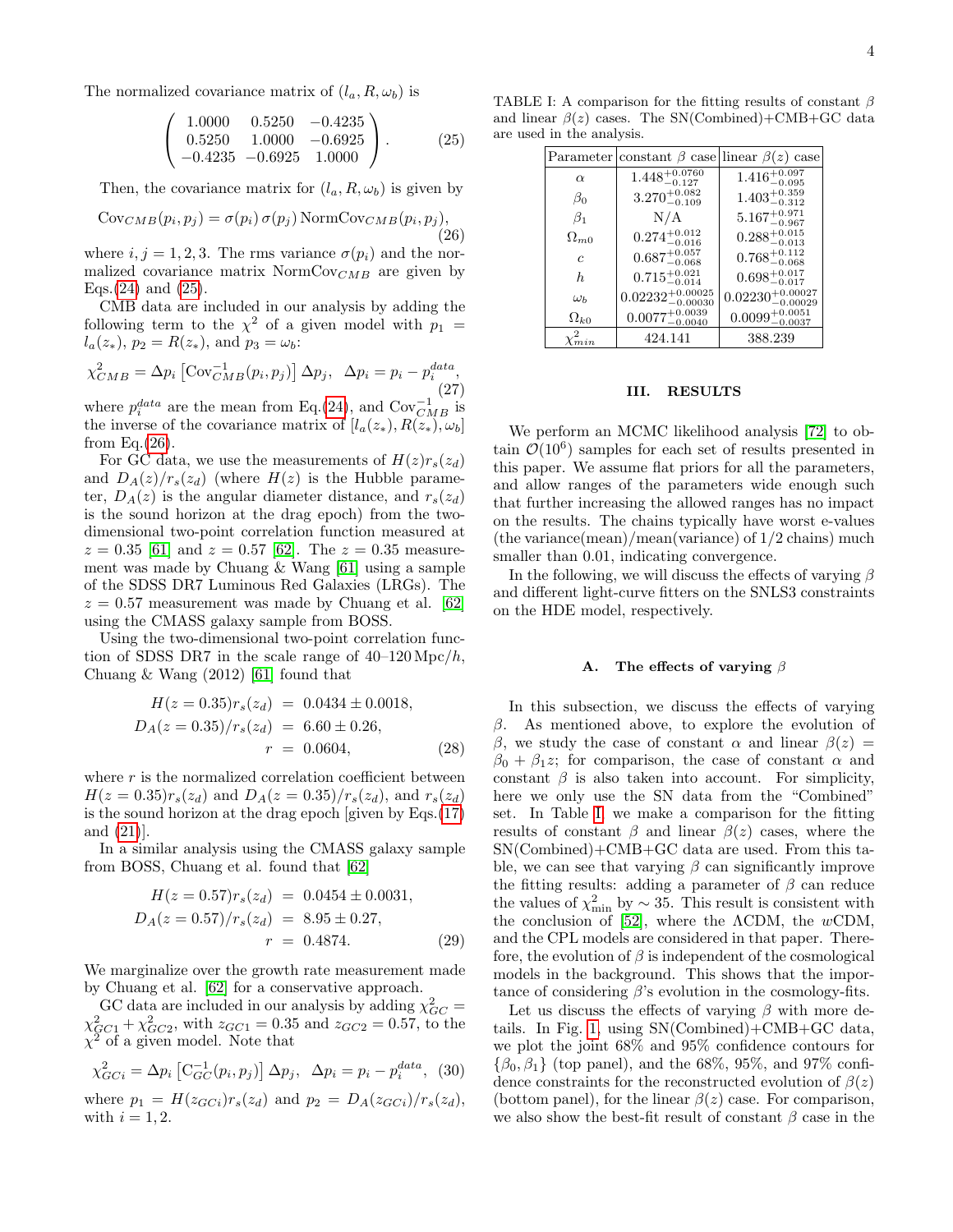

<span id="page-4-0"></span>FIG. 1: The joint 68% and 95% confidence contours for  $\{\beta_0, \beta_1\}$ (top panel) and the 68%, 95%, and 97% confidence constraints for  $\beta(z)$  (bottom panel), given by the SN(Combined)+CMB+GC data. For comparison, the best-fit result of constant  $\beta$  case is also shown in the bottom panel.

bottom panel. The top panel shows that  $\beta_1 > 0$  at a high confidence level (CL), while the bottom panel shows that  $\beta(z)$  rapidly increases with z. In other words, according to this figure, we find the deviation of  $\beta$  from a constant at  $5\sigma$  CL. This result is consistent with that of Refs. [\[51\]](#page-8-12) and [\[52\]](#page-8-13), and further confirms that the evolution of  $\beta$  is insensitive to the DE models considered and should be taken into account seriously in the cosmology-fits.

In Fig. [2,](#page-4-1) using the same data, we plot the 1D marginalized probability distributions of  $\Omega_{m0}$ , c, and h, for both the constant  $\beta$  and linear  $\beta(z)$  cases. We find that varying  $\beta$  yields a larger  $\Omega_{m0}$ , a larger c and a smaller h.

In Fig. [3,](#page-5-0) we plot the joint 68% and 95% confidence contours for  $\{\Omega_{m0}, c\}$ ,  $\{\Omega_{m0}, h\}$ , and  $\{c, h\}$ . Again, we see that varying  $\beta$  yields a larger  $\Omega_{m0}$ , a larger c, and a smaller  $h$ , compared to the case of assuming a constant  $\beta$ . Moreover, we also find that, for these two cases, the  $2\sigma$  CL ranges of parameter space are quite different. This means that ignoring the evolution of  $\beta$  may cause systematic bias. In addition, it is clear that  $\Omega_{m0}$  and h are strongly anti-correlated; this is also consistent with the cases of the  $\Lambda$ CDM,  $w$ CDM, and CPL models [\[52\]](#page-8-13).

In Fig. [4,](#page-5-1) we plot the 68% confidence constraints for the reconstructed EOS  $w(z)$  of HDE. From this figure, we see that varying  $\beta$  yields a larger  $w(z)$ : for the constant



<span id="page-4-1"></span>FIG. 2: The 1D marginalized probability distributions of  $\Omega_{m0}$ (top panel), c (central panel), and h (bottom panel), given by the SN(Combined)+CMB+GC data. Both the results of constant  $\beta$ and linear  $\beta(z)$  cases are presented.

β case,  $w(z = 0)$  < -1 at 1σ CL; while for the linear  $\beta(z)$  case,  $w(z=0)$  is still consistent with  $-1$  at  $1\sigma$  CL. Therefore, the results from varying  $\beta$  case are in better agreement with a cosmological constant than those from the constant  $\beta$  case.

### B. The effects of different light-curve fitters

In this subsection, we discuss the effects of different light-curve fitters (including "Combined", "SALT2", and "SiFTO"). Notice that we also include the CMB and the GC data. For simplicity, here we only consider the case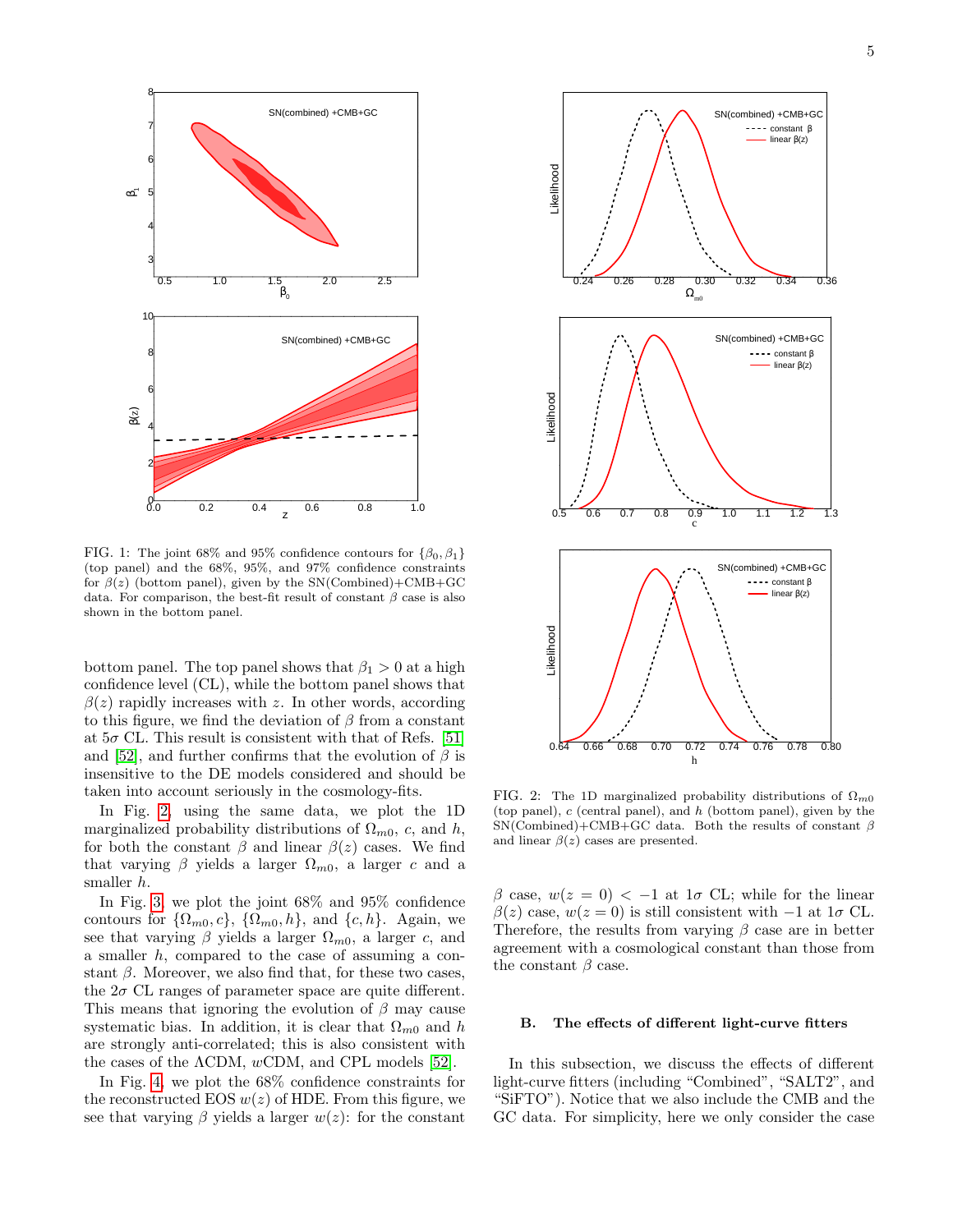

<span id="page-5-0"></span>FIG. 3: The joint 68% and 95% confidence contours for  $\{\Omega_{m0}, c\}$ (top panel),  $\{\Omega_{m0}, h\}$  (central panel), and  $\{c, h\}$  (bottom panel), given by the SN(Combined)+CMB+GC data. Both the results of constant  $\beta$  and linear  $\beta(z)$  cases are presented.

of linear  $\beta(z)$ . In Table [II,](#page-5-2) we make a comparison for the fitting results given by the "Combined", the "SALT2", and the "SiFTO" SN sets. An obvious feature of this table is that the differences of various cosmological parameters are very small, while the differences of SN parameters (including  $\alpha$ ,  $\beta_0$  and  $\beta_1$ ) are a little larger. In the following, we will discuss this issue with more details.

Firstly, let us focus on the evolution of  $\beta$ . In Fig. [5,](#page-6-0) we plot the 68% confidence constraints for the reconstructed evolution of  $\beta(z)$  in the HDE model, given by the "Combined", the "SALT2", and the "SiFTO" SN sets. It can be seen that the evolution of  $\beta$  given by the "Combined" set is very close to that given by the "SiFTO" SN set; in contrast, the "SALT2" set give a different  $\beta$ 's evolution,



<span id="page-5-1"></span>FIG. 4: The 68% confidence constraints for the EOS  $w(z)$  of HDE, given by the SN(Combined)+CMB+GC data. Both the results of constant  $\beta$  and linear  $\beta(z)$  cases are presented.

<span id="page-5-2"></span>TABLE II: A comparison for the fitting results given by the "Combined", the "SALT2", and the "SiFTO" SN sets. The linear  $\beta(z)$  is adopted in the analysis.

| Parameter     | Combined                        | SALT2                           | <b>SiFTO</b>                    |
|---------------|---------------------------------|---------------------------------|---------------------------------|
| $\alpha$      | $1.416^{+0.097}_{-0.095}$       | $1.572_{-0.151}^{+0.194}$       | $1.370^{+0.058}_{-0.081}$       |
| $\beta_0$     | $1.403_{-0.312}^{+0.359}$       | $1.996^{+0.285}_{-0.249}$       | $1.438_{-0.359}^{+0.343}$       |
| $\beta_1$     | $5.167^{+0.971}_{-0.967}$       | $3.878^{+0.774}_{-0.835}$       | $5.275^{+0.947}_{-0.894}$       |
| $\Omega_{m0}$ | $0.288^{+0.015}_{-0.013}$       | $0.285^{+0.017}_{-0.012}$       | $0.284^{+0.018}_{-0.013}$       |
| C             | $0.768^{+0.112}_{-0.068}$       | $0.751^{+0.081}_{-0.091}$       | $0.745_{-0.068}^{+0.105}$       |
| h.            | $0.698^{+0.017}_{-0.017}$       | $0.701^{+0.017}_{-0.018}$       | $0.702^{+0.017}_{-0.019}$       |
| $\omega_b$    | $0.02230^{+0.00027}_{-0.00029}$ | $0.02235_{-0.00033}^{+0.00023}$ | $0.02233_{-0.00032}^{+0.00024}$ |
| $\Omega_{k0}$ | $0.0099^{+0.0051}_{-0.0027}$    | $0.0101^{+0.0040}_{-0.0042}$    | $0.0091^{+0.0052}_{-0.0037}$    |

whose increasing rate is a little smaller. But for all these three cases, the trends of  $\beta(z)$  are still the same, and all of them deviate from a constant at a high CL. This result is consistent with the fixed cosmology background case (see Figure 5 of [\[51\]](#page-8-12)). Thus, it further confirms that the evolution of  $\beta$  is insensitive to the light-curve fitters used to derive the SNLS3 sample, or the cosmological model used in the background.

Then, let us discuss the effects of different SNLS3 samples on parameter estimation. In Fig. [6,](#page-6-1) we plot the 1D marginalized probability distributions of  $\Omega_{m0}$ , c, and h, given by the "Combined", the "SALT2", and the "SiFTO" SN sets. It can be seen that the results given by the "SALT2" and the "SiFTO" SN sets are very close, while the "Combined" set yields a larger  $\Omega_{m0}$ , a larger c, and a smaller h. However, compared to the effects of varying  $\beta$  (see Fig. [2\)](#page-4-1), the effects of different light-curve fitters are much smaller.

In Fig. [7,](#page-7-3) we plot the joint 68% and 95% confidence contours for  $\{\Omega_{m0}, c\}$ , given by the three SNLS3 samples. It is found that the results given by the "SALT2" and the "SiFTO" SN sets are very close, while the results given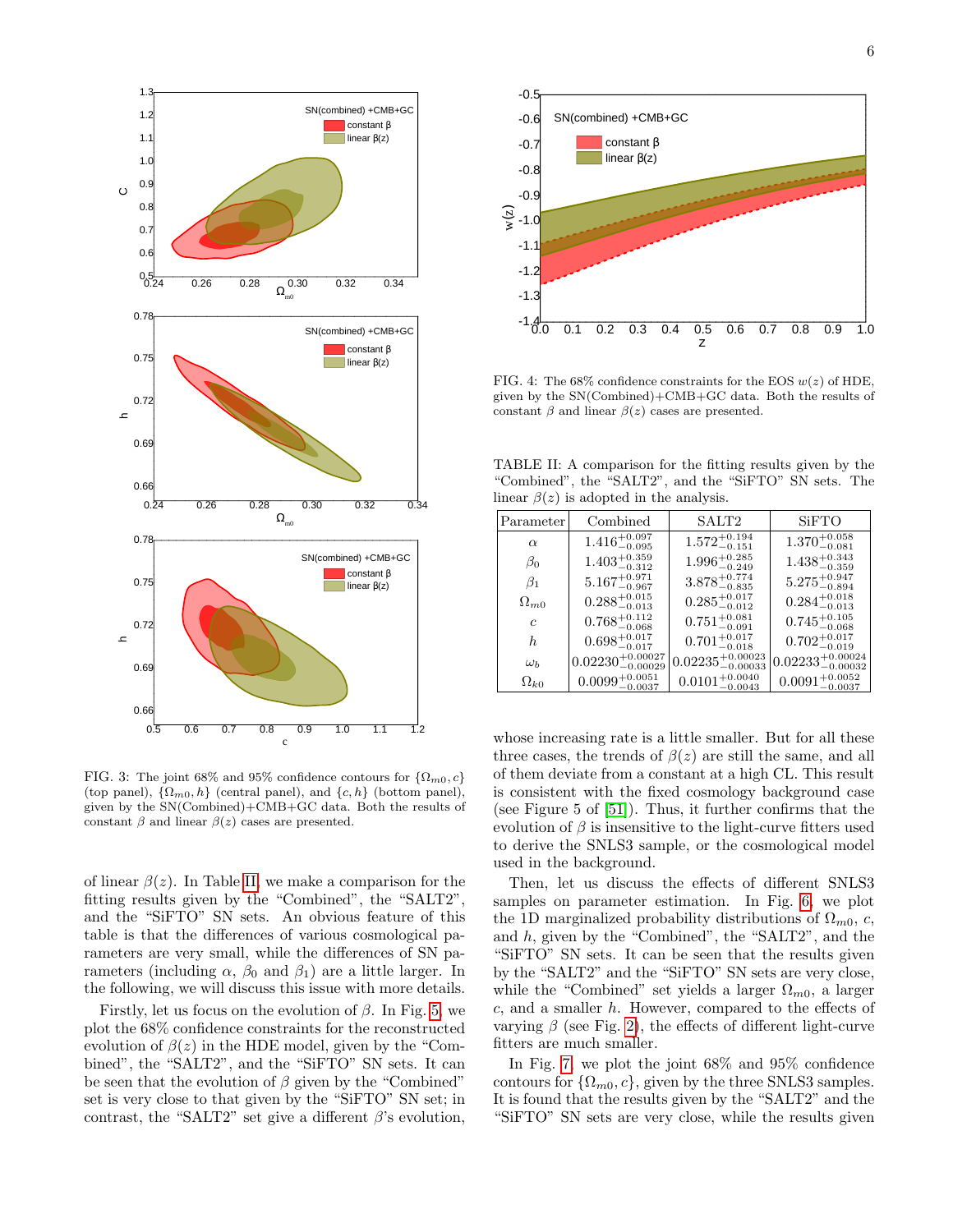

<span id="page-6-0"></span>FIG. 5: The 68% confidence constraints for the evolution of  $\beta(z)$ in the HDE model, given by the "Combined", the "SALT2", and the "SiFTO" SN sets.

by the "Combined" set are a little different. Moreover, compared to Fig. [3,](#page-5-0) it can be seen that the effects of different light-curve fitters are much smaller than those of varying  $\beta$ .

At last, let us discuss the effects of different light-curve fitters on the EOS  $w(z)$ . In Fig. [8,](#page-7-4) we make a comparison for the 68% confidence constraints for the EOS  $w(z)$  of HDE, given by the "Combined", the "SALT2", and the "SiFTO" SN sets. Again, we find that the results given by the "SALT2" and the "SiFTO" SN sets are very close; beside, the "Combined" set gives a larger  $w(z)$ . All these three SN sets yield a  $w(z = 0)$  that is consistent with  $-1$  at  $1\sigma$  CL. So compared to the differences between constant  $\beta$  and time-varying  $\beta(z)$  cases (see Fig. [4\)](#page-5-1), the effects of different light-curve fitters are very small.

### IV. DISCUSSION AND SUMMARY

As is well known, at current stage, systematic uncertainties of SNe Ia have become the key issue of SN cosmology. One of the most important systematic uncertainties for SNe Ia is the potential SN evolution, i.e., the possibility of the evolution of  $\alpha$  and  $\beta$  with redshift z [\[47–](#page-8-10)[50\]](#page-8-11). In [\[51\]](#page-8-12), using the SNLS3 data and MCMC technique, Wang & Wang found that  $\alpha$  is still consistent with a constant, but there is a strong evidence for the evolution of  $\beta$ . In [\[52\]](#page-8-13), considering the cosmological constant, the constant  $w$ , and the non-constant  $w$  models, Wang, Li & Zhang showed that a time-varying  $\beta$  has significant impact on parameter estimation; in addition, it was found that considering the evolution of  $\beta$  is helpful to reduce the tension between SN and other cosmological observations.

In this paper, we have explored the evolution of  $\beta$  and its effects on parameter estimation in the HDE model. To break the degeneracy between various model parameters,



<span id="page-6-1"></span>FIG. 6: The 1D marginalized probability distributions of  $\Omega_{m0}$ (top panel), c (central panel), and h (bottom panel), given by the "Combined", the "SALT2", and the "SiFTO" SN sets.

we have taken into account the latest Planck distance priors data [\[60\]](#page-8-21), as well as the latest GC data extracted from SDSS DR7 [\[61\]](#page-8-22) and BOSS [\[62\]](#page-8-23). In addition, we have also studied the effects of different light-curve fitters on parameter estimation.

We find that, for the HDE model,  $\beta$  deviates from a constant at the  $5\sigma$  CL (see Fig. [1\)](#page-4-0). Moreover, we find that adding a parameter of  $\beta$  can reduce the values of  $\chi^2$ by ∼ 35 (see Table [I\)](#page-3-2). These results are consistent with those of the ΛCDM, the wCDM, and the CPL models. This implies that the evolution of  $\beta$  is insensitive to the DE models in the background and should be taken into account seriously in the cosmology-fits.

Compared to the constant  $\beta$  case, varying  $\beta$  yields a larger  $\Omega_{m0}$ , a larger c and a smaller h (see Figs. [2](#page-4-1) and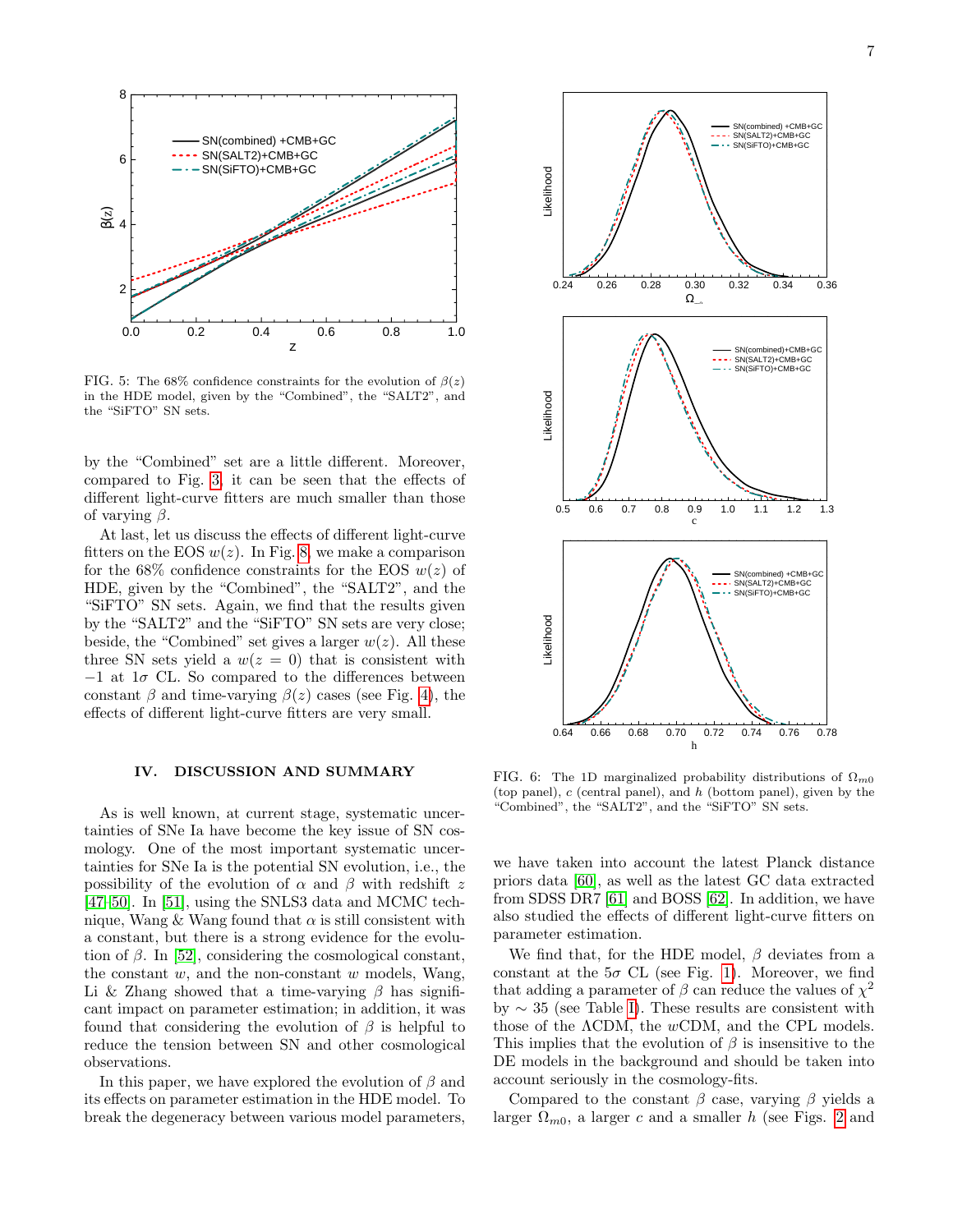

<span id="page-7-3"></span>FIG. 7: The joint 68% and 95% confidence contours for  $\{\Omega_{m0}, c\}$ , given by the "Combined", the "SALT2", and the "SiFTO" SN sets.



<span id="page-7-4"></span>FIG. 8: The 68% confidence constraints for the EOS  $w(z)$  of HDE. given by the "Combined", the "SALT2", and the "SiFTO" SN sets.

[3\)](#page-5-0). For these two cases, the  $2\sigma$  CL ranges of parameter space are quite different. This indicates that ignoring the evolution of  $\beta$  may cause systematic bias.

Varying  $\beta$  also yields a larger  $w(z)$ : for the constant β case,  $w(z = 0)$  < -1 at 1σ CL; while for the linear  $\beta(z)$  case,  $w(z=0)$  is consistent with  $-1$  at  $1\sigma$  CL (see Fig. [4\)](#page-5-1). So, the results from the varying  $\beta$  SN data are in better agreement with a cosmological constant than those from the constant  $\beta$  SN data.

We find that the evolution of  $\beta$  given by the "Combined" and the "SiFTO" SN sets are very close; while the "SALT2" set will give a different  $\beta$ 's evolution, whose increasing rate is a little smaller (see Fig. [5\)](#page-6-0). We also find that the cosmology-fits results given by the "SALT2" and the "SiFTO" SN sets are very close, while the "Combined" set yields a larger  $\Omega_{m0}$ , a larger c, a smaller h, and a larger  $w(z)$  (see Figs. [6,](#page-6-1) [7](#page-7-3) and [8\)](#page-7-4). However, compared to the differences between constant  $\beta$  and time-varying  $\beta(z)$  cases, the effects of different light-curve fitters are very small.

In this paper, only the potential SN evolution is taken into account. Some other factors, such as the evolution of  $\sigma_{int}$  [\[63\]](#page-8-24), may also cause the systematic uncertainties for SNe Ia. This issue deserves further study in future.

### Acknowledgments

We thank Yun-He Li for helpful discussions. We are also grateful to Alex Conley for providing us with the SNLS3 covariance matrices that allow redshift-dependent  $\alpha$  and  $\beta$ . We acknowledge the use of CosmoMC. This work is supported by the National Natural Science Foundation of China (Grants No. 10975032 and No. 11175042) and by the National Ministry of Education of China (Grants No. NCET-09-0276 and No. N120505003).

- <span id="page-7-0"></span>[1] A. G. Riess *et al.*, AJ. **116**, 1009 (1998); S. Perlmutter et al., ApJ. 517, 565 (1999).
- [2] D. N. Spergel et al., ApJS 148, 175 (2003); C. L. Bennet et al., ApJS. 148, 1 (2003); D. N. Spergel et al., ApJS 170, 377 (2007); L. Page et al., ApJS 170, 335 (2007); G. Hinshaw et al., ApJS 170, 263 (2007).
- [3] M. Tegmark et al., Phys. Rev. D 69, 103501 (2004); ApJ 606, 702 (2004); Phys. Rev. D 74, 123507 (2006).
- [4] E. Komatsu et al., ApJS. 180, 330 (2009); E. Komatsu et al., ApJS. 192, 18 (2011).
- [5] W. J. Percival et al., MNRAS 401, 2148 (2010); A. G. Sanchez, et al., [arXiv:1203.6616,](http://arxiv.org/abs/1203.6616) MNRAS accepted.
- [6] M. Drinkwater et al., MNRAS 401, 1429 (2010); C. Blake et al., [arXiv:1108.2635,](http://arxiv.org/abs/1108.2635) MNRAS accepted.
- <span id="page-7-1"></span>[7] A. G. Riess et al., ApJ. **730**, 119  $(2011)$ .
- <span id="page-7-2"></span>[8] P. J. E. Peebles and B. Ratra, ApJ 325, L17 (1988); C. Wetterich, Nucl. Phys. B 302, 668 (1988); R. R. Caldwell, R. Dave and P. J. Steinhardt, Phys. Rev. Lett. 80,

1582 (1998); I. Zlatev, L. Wang and P. J. Steinhardt, Phys. Rev. Lett. 82, 896 (1999).

- [9] R. R. Caldwell, Phys. Lett. B 545, 23 (2002); S. M. Carroll, M. Hoffman and M. Trodden, Phys. Rev. D 68, 023509 (2003); R. R. Caldwell, M. Kamionkowski and N. N. Weinberg, Phys. Rev. Lett. 91, 071301 (2003).
- [10] C. Armendariz-Picon, T. Damour and V. Mukhanov, Phys. Lett. B 458, 209 (1999); C. Armendariz-Picon, V. Mukhanov and P. J. Steinhardt, Phys. Rev. D 63, 103510 (2001); T. Chiba, T. Okabe and M. Yamaguchi, Phys. Rev. D 62, 023511 (2000).
- [11] A. Y. Kamenshchik, U. Moschella and V. Pasquier, Phys. Lett. B 511, 265 (2001); M. C. Bento, O. Bertolami and A. A. Sen, Phys. Rev. D 66, 043507 (2002).
- [12] X. Zhang, F. Q. Wu and J. Zhang, JCAP 01, 003 (2006); K. Liao, Y. Pan and Z. H. Zhu, Res. Astron. Astrophys. 13, 159 (2013).
- [13] T. Padmanabhan, Phys. Rev. D 66, 021301 (2002); J. S.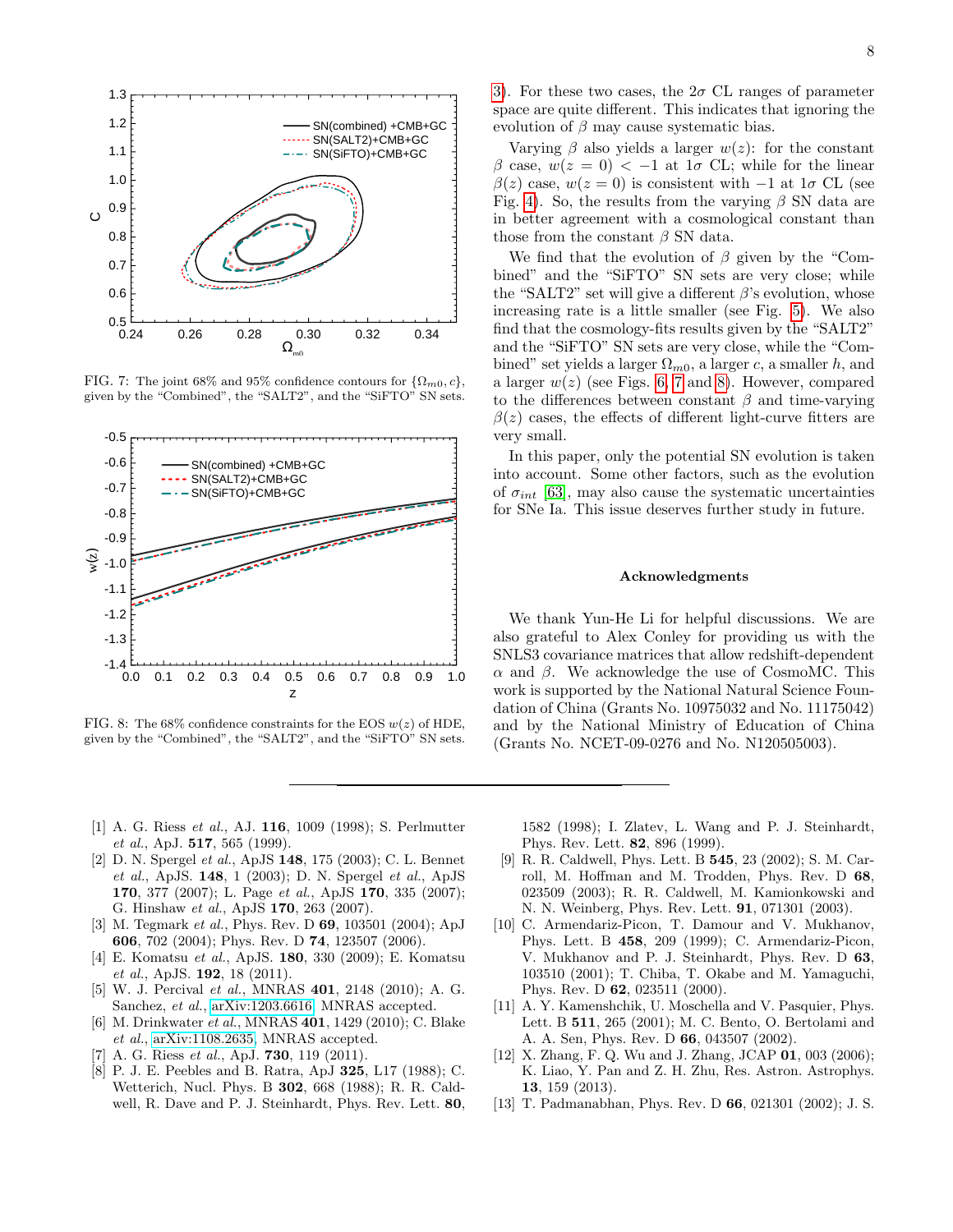Bagla, H. K. Jassal, and T. Padmanabhan, Phys. Rev. D 67, 063504 (2003).

- [14] H. Wei, R. G. Cai, and D. F. Zeng, Class. Quant. Grav. 22, 3189 (2005); H. Wei, and R. G. Cai, Phys. Rev. D 72, 123507 (2005); H. Wei, N. Tang, and S. N. Zhang, Phys. Rev. D75, 043009 (2007).
- [15] W. Zhao and Y. Zhang, Class. Quant. Grav. 23, 3405 (2006); T. Y. Xia and Y. Zhang, Phys. Lett. B 656, 19 (2007); S. Wang, Y. Zhang and T. Y. Xia, JCAP 10, 037 (2008); S. Wang and Y. Zhang, Phys. Lett. B 669, 201 (2008).
- [16] X. Zhang, Phys. Lett. B 648, 1 (2007); Phys. Rev. D 74, 103505 (2006); J. Zhang, X. Zhang and H. Liu, Phys. Lett. B 651, 84 (2007); Eur. Phys. J. C 54, 303 (2008); X. Zhang, Phys. Rev. D 79, 103509 (2009).
- [17] D. Comelli, M. Pietroni and A. Riotto, Phys. Lett. B 571, 115 (2003); X. Zhang, Mod. Phys. Lett. A 20, 2575 (2005); Phys. Lett. B 611, 1 (2005).
- [18] K. Freese et al., Nucl.Phys. B 287, 797 (1987); A. Linde, in Three hundred years of gravitation, (Eds.: Hawking, S.W. and Israel, W., Cambridge Univ. Press, 1987), 604; J. A. Frieman, C. T. Hill, A. Stebbins, and I. Waga, Phys. Rev. Lett. 75, 2077 (1995); M. Chevallier and D. Polarski, Int. J. Mod. Phys. D 10, 213 (2001); E. V. Linder, Phys. Rev. Lett. 90 091301 (2003); D. Huterer and G. Starkman, Phys. Rev. Lett. 90, 031301 (2003); D. Huterer and A. Cooray, Phys. Rev. D 71, 023506 (2005); A. Shafieloo, V. Sahni and A. A. Starobinsky, Phys. Rev. D 80, 101301(R) (2009).
- [19] Y. Wang and M. Tegmark, Phys. Rev. Lett. 92, 241302 (2004); Y. Wang, and K. Freese, Phys. Lett. B 632, 449 (2006); Y. Wang and P. Mukherjee, ApJ. 650, 1 (2006); Y. Wang and P. Mukherjee, Phys. Rev. D 76, 103533 (2007); Y. Wang,Phys. Rev. D 78, 123532 (2008).
- [20] Y. Wang and M. Tegmark, Phys. Rev. D 71, 103513  $(2005);$
- <span id="page-8-0"></span>[21] Q. G. Huang, M. Li, X. D. Li and S. Wang, Phys. Rev. D 80, 083515 (2009); S. Wang, X. D. Li and M. Li, Phys. Rev. D 82, 103006 (2010); M. Li, X. D. Li and X. Zhang, Sci. China Phys. Mech. Astron. 53, 1631 (2010); S. Wang, X. D. Li and M. Li, Phys. Rev. D 83, 023010 (2011); X. D. Li et al., JCAP 07, (2011) 011; J. Z. Ma and X. Zhang, Phys. Lett. B 699, 233 (2011); H. Li and X. Zhang, Phys. Lett. B 713, 160 (2012); X. D. Li et al., Sci. China Phys. Mech. Astron. 55, 1330 (2012).
- <span id="page-8-1"></span>[22] V. Sahni and S. Habib, Phys. Rev. Lett. 81, 1766 (1998).
- [23] L. Parker and A. Raval, Phys. Rev. D 60, 063512 (1999).
- [24] G. Dvali, G. Gabadadze and M. Porrati, Phys. Lett. B 485, 208 (2000).
- [25] S. Nojiri, S. D. Odintsov, and M. Sasaki, Phys. Rev. D 71, 123509 (2005).
- [26] A. Nicolis, R. Rattazzi, and E. Trincherini, Phys. Rev. D 79, 064036 (2009).
- [27] W. Hu and I. Sawicki, Phys. Rev. D **76**, 064004 (2007); A. A. Starobinsky, J. Exp. Theor. Phys. Lett. 86, (2007) 157.
- [28] G. R. Bengochea and R. Ferraro, Phys. Rev. D 79, 124019 (2009); E. V. Linder, Phys. Rev. D 81, (2010) 127301.
- <span id="page-8-2"></span>[29] T. Harko, F. S. N. Lobo, S. Nojiri and S. D. Odintsov, Phys. Rev. D 84, 024020 (2011).
- <span id="page-8-3"></span>[30] E. J. Copeland, M. Sami and S. Tsujikawa, Int. J. Mod. Phys. D 15, 1753 (2006).
- [31] J. Frieman, M. Turner and D. Huterer, Ann. Rev. Astron.

Astrophys 46, 385 (2008).

- [32] E. V. Linder, Rept. Prog. Phys. 71, 056901 (2008).
- [33] R. R. Caldwell and M. Kamionkowski, Ann. Rev. Nucl. Part. Sci. 59, 397 (2009).
- [34] J.-P. Uzan, [arXiv:0908.2243.](http://arxiv.org/abs/0908.2243)
- [35] S. Tsujikawa, [arXiv:1004.1493.](http://arxiv.org/abs/1004.1493)
- [36] S. Nojiri and S. D. Odintsov, Phys. Rept. **505**, 59 (2011).
- [37] M. Li, X. D. Li, S. Wang and Y. Wang, Commun. Theor. Phys. 56, 525 (2011).
- [38] T. Clifton, P. G. Ferreira, A. Padilla and C. Skordis, Phys. Rept. 513, 1 (2012).
- <span id="page-8-4"></span>[39] Y. Wang, *Dark Energy*, Wiley-VCH  $(2010)$ .
- <span id="page-8-5"></span>[40] M. Kowalski, et al., ApJ. 686, 749 (2008).
- [41] M. Hicken, et al., ApJ. **700**, 1097 (2009); M. Hicken, et  $al.,$  ApJ. 700, 331 (2009).
- [42] R. Amanullah, et al., ApJ.  $716$ ,  $712$  (2010).
- <span id="page-8-6"></span>[43] N. Suzuki, et al., ApJ **746**, 85 (2012).
- <span id="page-8-7"></span>[44] J. Guy, et al.,  $A&A$ , **523**, 7 (2010).
- <span id="page-8-8"></span>[45] A. Conley, *et al.*, ApJS. 192 1  $(2011) - C11$
- <span id="page-8-9"></span>[46] M. Sullivan, et al., [arXiv:1104.1444.](http://arxiv.org/abs/1104.1444)
- <span id="page-8-10"></span>[47] R. Kessler, et al., ApJS. **185**, 32 (2009).
- [48] G.Mohlabeng and J. Ralston, [arXiv:1303.0580.](http://arxiv.org/abs/1303.0580)
- [49] D. Scolnic, *et al.*, [arXiv:1306.4050,](http://arxiv.org/abs/1306.4050) ApJ in press.
- <span id="page-8-11"></span>[50] D. Scolnic, et al., [arXiv:1310.3824.](http://arxiv.org/abs/1310.3824)
- <span id="page-8-12"></span>[51] S. Wang and Y. Wang, Phys. Rev. D 88, 043511 (2013).
- <span id="page-8-13"></span>[52] S. Wang, Y. H. Li and X. Zhang, [arXiv:1310.6109.](http://arxiv.org/abs/1310.6109)
- <span id="page-8-14"></span>[53] E. Witten, [arXiv:hep-ph/0002297.](http://arxiv.org/abs/hep-ph/0002297)
- <span id="page-8-15"></span>[54] G. 't Hooft, [gr-qc/9310026;](http://arxiv.org/abs/gr-qc/9310026) L. Susskind, J. Math. Phys. 36, 6377 (1995).
- <span id="page-8-16"></span>[55] A. Cohen, D. Kaplan, A. Nelson, Phys. Rev. Lett. 82, 4971 (1999).
- <span id="page-8-17"></span>[56] M. Li, Phys. Lett. B **603**, 1 (2004).
- <span id="page-8-18"></span>[57] Y. H. Li, S. Wang, X. D. Li and X. Zhang, JCAP 02, 033 (2013).
- <span id="page-8-19"></span>[58] Q. G. Huang and M. Li, JCAP 03, 001 (2005); X. Zhang, Int. J. Mod. Phys. D 14, 1597 (2005); B. Chen, M. Li and Y. Wang, Nucl. Phys. B 774, 256 (2007); J. F. Zhang, X. Zhang and H. Y. Liu, Phys. Lett. B 659, 26 (2008); Eur. Phys. J. C 52, 693 (2007); M. Li, C. S. Lin and Y. Wang, JCAP 05, 023 (2008); Y. Z. Ma and X. Zhang, Phys. Lett. B 661, 239 (2008); M. Li et al., Commun. Theor. Phys. 51, 181 (2009); M. Li, R. X. Miao and Y. Pang, Phys. Lett. B 689, 55 (2010); M. Li and Y. Wang, Phys. Lett. B 687, 243 (2010); Y. G. Gong and T. J. Li, Phys. Lett. B 683, 241 (2010); X. Zhang, Phys. Lett. B 683, 81 (2010).
- <span id="page-8-20"></span>[59] Q. G. Huang and Y. G. Gong, JCAP 08, 006 (2004); X. Zhang and F. Q. Wu, Phys. Rev. D 72, 043524 (2005); Phys. Rev. D 76, 023502 (2007); Z. Chang, F. Q. Wu and X. Zhang, Phys. Lett. B 633, 14 (2006); Y. Z. Ma, Y. Gong and X. L. Chen, Eur. Phys. J. C 60, 303 (2009); M. Li et al., JCAP 06, 036 (2009); M. Li et al., JCAP 12, 014 (2009); Z. H. Zhang et al., JCAP 06, 009 (2012); M. Li et al., JCAP 09, 021 (2013).
- <span id="page-8-21"></span>[60] Y. Wang and S. Wang, Phys. Rev. D 88, 043522 (2013).
- <span id="page-8-22"></span>[61] C. H. Chuang and Y. Wang, MNRAS, **426**, 226 (2012).
- <span id="page-8-24"></span><span id="page-8-23"></span>[62] C. H. Chuang, et al., [arXiv:1303.4486.](http://arxiv.org/abs/1303.4486)
- <span id="page-8-26"></span><span id="page-8-25"></span>[63] A. Kim, [arXiv:1101.3513;](http://arxiv.org/abs/1101.3513) J. Marriner, et al., [arXiv:1107.4631.](http://arxiv.org/abs/1107.4631)
	- [64] Y. Wang, ApJ 536, 531 (2000).
	- [65] Y. Wang and P. Mukherjee, ApJ. 606, 654 (2004).
	- [66] Y. Wang, JCAP, 03, 005 (2005).
	- [67] Y. Wang, C. H. Chuang and P. Mukherjee, Phys. Rev. D 85, 023517 (2012).